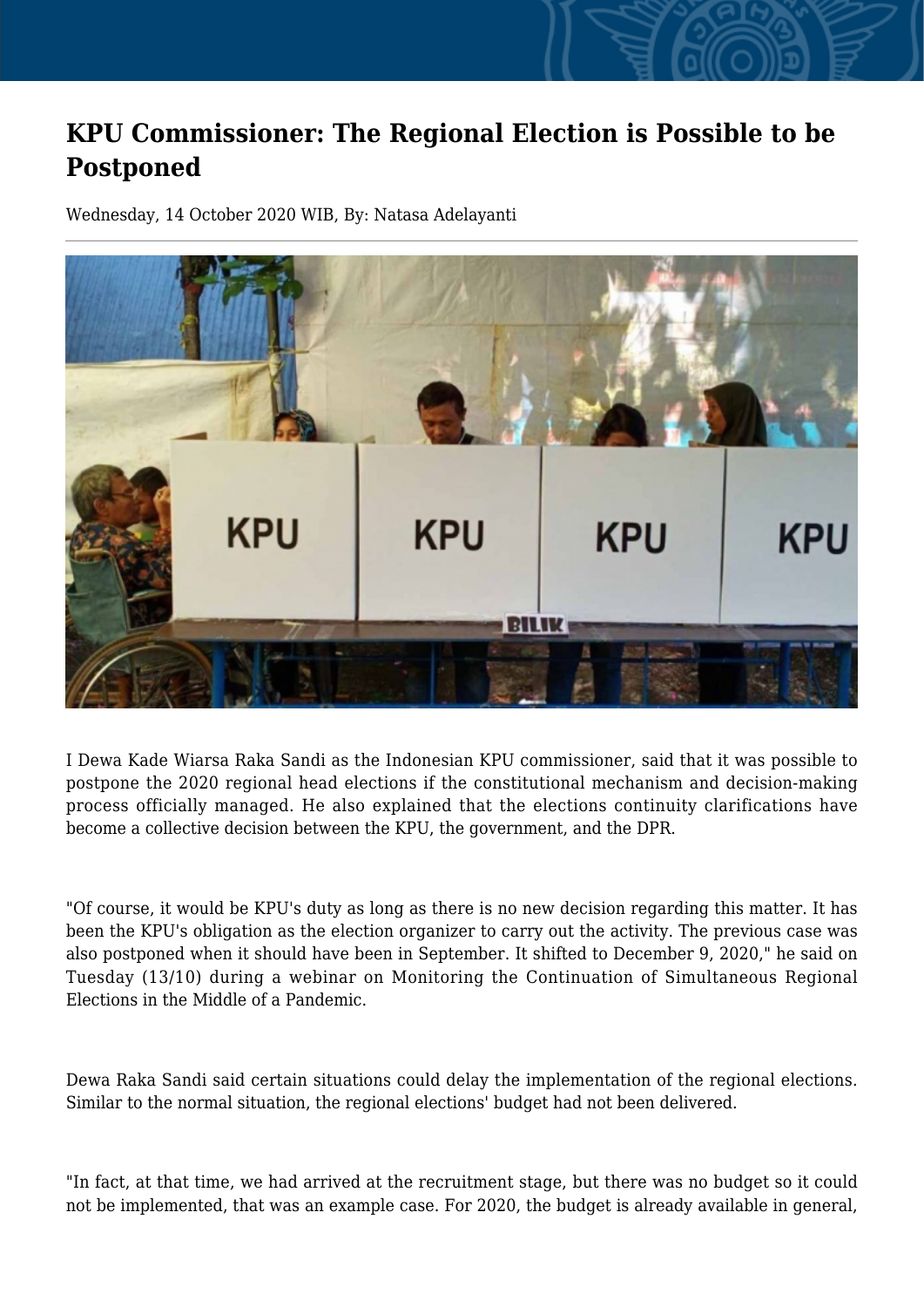

In his remarks, procrastination is not a new thing, but there must be justified and comprehensively seen instead of just delaying the execution. In Law No.10 / 2016, the principle of regional elections is carried out concurrently, which means the implementation is carried out on the same date and day.

It's just that the election in the middle of the pandemic should be a concern for the current conditions. The current situation is offbeat from a catastrophic event whose territory can be localized. The pandemic is very dynamic, not only on a local and national scale but globally.

Therefore, the approach is our vigilance. Keep encouraging health protocols nationally and tightening local elections that have complexities regarding the Covid-19 pandemic aspects.

"It is dynamic, indeed. In fact, it could be that some areas are currently green zones, but does anyone know who can guarantee that these zones will remain green? It could also be that areas with red zone alerts could be better due to day to day, week to week, or month efforts. Accordingly, the zone is very conditional," he explained.

Concerning the matter about the level of participation in the regional elections in December 2020, Dewa revealed two approaches proposed to the participants during the Covid-19 pandemic. Legally, he said, no rules are regulating the validity of a regional election with certain percentage requirements.

"Whatever level of participation, rightfully, the elections are still valid because there is no regulation number of limits. However, we must not think that way, because according to the regional election's substance, the implementation of people's sovereignty is rightfully through the election mechanism. Participation can be seen from various perspectives, not only being present at the TPS but how the community is also actively involved in several stages of the implementation," he said.

Because the regional election was in the middle of the Covid-19 pandemic, the KPU as the election organizer, encouraged information technology use. Among them is optimizing the use of information technology for campaigns and program debate programs.

The KPU hopes that the candidate pair and the winning team can have a social media campaign in the network for 71 days. Accordingly, the social media accounts provided are quite large, for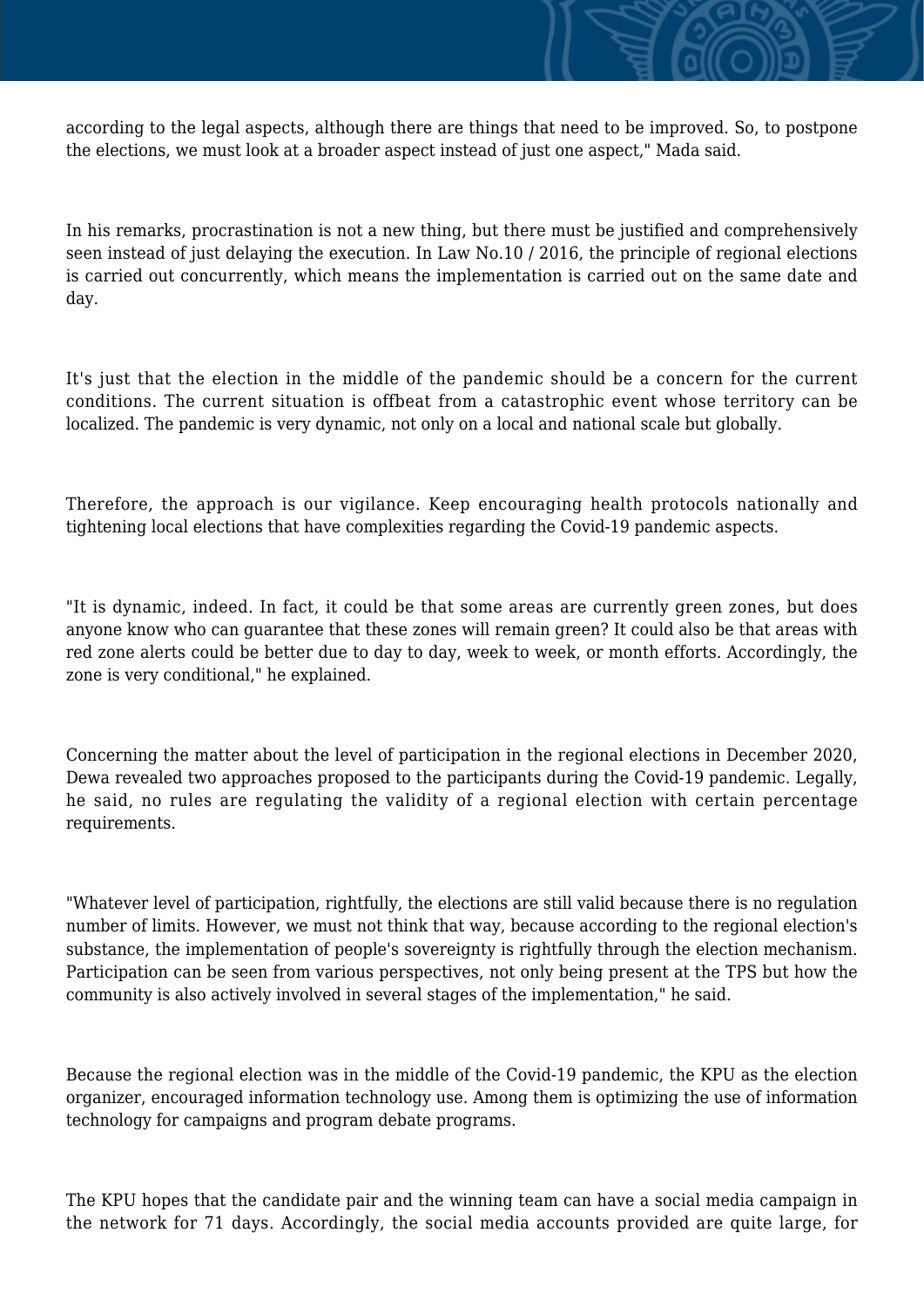governor and deputy governor candidates 30 accounts and the regent/deputy regent or mayor/deputy mayor level 20 accounts.

"The use of accounts for social media must be verified by the press council so that the managers can find out who the accounts and platforms are to be used, also for the administrators," he added.

The Poltour webinar "Observing the Continuation of Simultaneous Regional Elections during a Pandemic" was upheld by the Research Center for Politics and Government (PolGov) of the Department of Politics and Government (DPP) UGM through the Big Data Analytics Laboratory. Throughout this activity, an analysis was carried out regarding the 2020 regional election postponement by asking two key questions: how is the discourse on postponing the 2020 elections simultaneously from the perspective of actors and key issues? And how do netizens respond regarding the discourse on postponing simultaneous regional elections?

PolGov Research Team and Big Data Analytics, Dr. Mada Sukmajati, stated that the 2020 regional election confronted new challenges compared to the previous implementation, namely the Covid-19 pandemic. The Covid-19 pandemic that hit all countries affected the implementation of elections in various countries.

In 2020, 72 countries postpone implementing elections, and 67 countries continue to hold elections amid the Covid-19 pandemic, both national and local elections. Indonesia will continue to hold regional head elections (Pilkada) on December 9, 2020, previously postponed.

"The 2020 elections will be held in 270 regions, and eight regions have Pilgub, 224 regencies, and 37 cities in 32 provinces. This fact certainly created controversy in the community," he said.

Mada stated that the news about postponing the 2020 regional election was mostly related to health issues. Regarding that, it was associated with legal, political, economic, and social issues.

This condition shows that health is the most widely considered issue related to the 2020 elections amid the pandemic. Meanwhile, on the other hand, the considerations used by the government are aspects of health (situation uncertainty) and domestic political stability.

"On several chances, the government has even conveyed economic considerations," he said.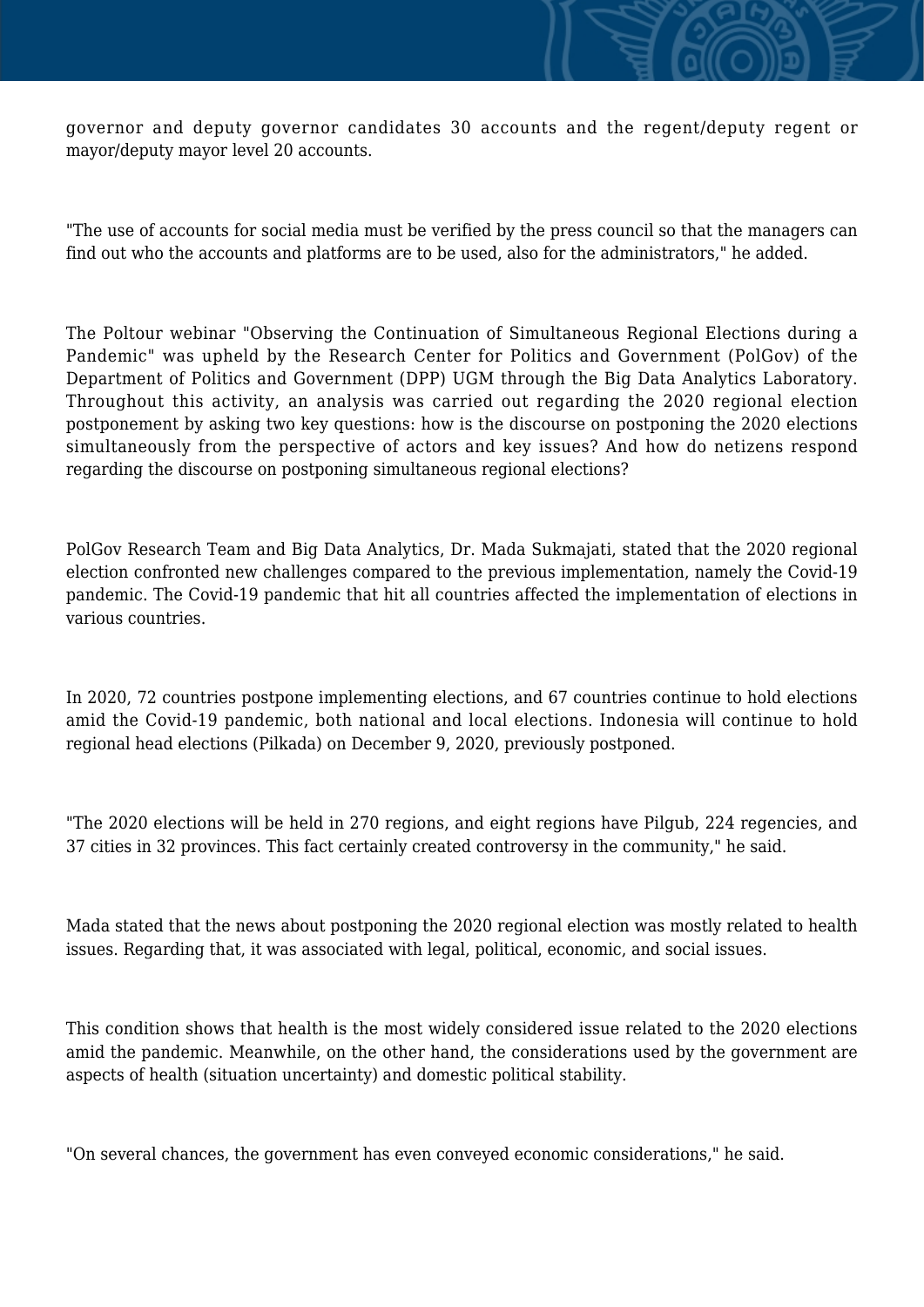The research conducted stated that there were 3,746 articles from 155 media portals within seven months of data collection and 52,734 tweets discussing "Postponing the 2020 Elections". This information shows the topic of delays in gaining considerable media coverage, both in online media and on Twitter's social media.

Besides, there are two peaks in online media coverage about the postponement of the 2020 elections, namely on March 31, 2020 (during the agreement to postpone the 2020 regional election) and September 21, 2020 (after Muhammadiyah and NU gave official statements not to carry out the elections during the pandemic). Meanwhile, the peak of the conversation on social media twitter occurred on September 21, 2020. This information shows that the public is not yet fully convinced of the government's design. More specifically, the election organizers are holding regional elections during a pandemic.

"These findings show that election organizers need to make constant efforts to convince the public that they have designed each stage of the election properly to minimize the growth rate of Covid-19 cases due to the implementation of the 2020 Elections," he explained.

The study also states that Muhammadiyah and NU are two non-state institutions that significantly influence media coverage of the 2020 regional election postponement amid the Covid-19 pandemic. The recommendations from both have received a large public response on social media. This fact intended that there is public participation in the policy for the 2020 regional election amid a pandemic.

"The government and election organizers need to appreciate this and continue to carry out communication and collaboration with the two organizations to prepare for each stage by prioritizing the implementation of health protocols," he explained.

The results of other studies related to actors show that at least six actors are often reported on the topic of Postponing the 2020 Elections. They are Joko Widodo (Government), Arief Budiman (KPU), Tito Karnavian (Kemendagri), Mahfud MD (Menkopolhukam) on one side and NU. and Muhammadiyah on the other. Government actors tend to encourage the implementation of the 2020 Elections. The KPU tends to follow decisions from the government, and NU-Muhammadiyah, which recommends postponing the 2020 regional election.

Meanwhile, from Twitter social media data, it appears that netizens are worried about the 2020 Elections due to considerations of people's safety, lives, humanity, and the Covid-19 pandemic impact. This fact gives rise to the term: "humanity over politics."